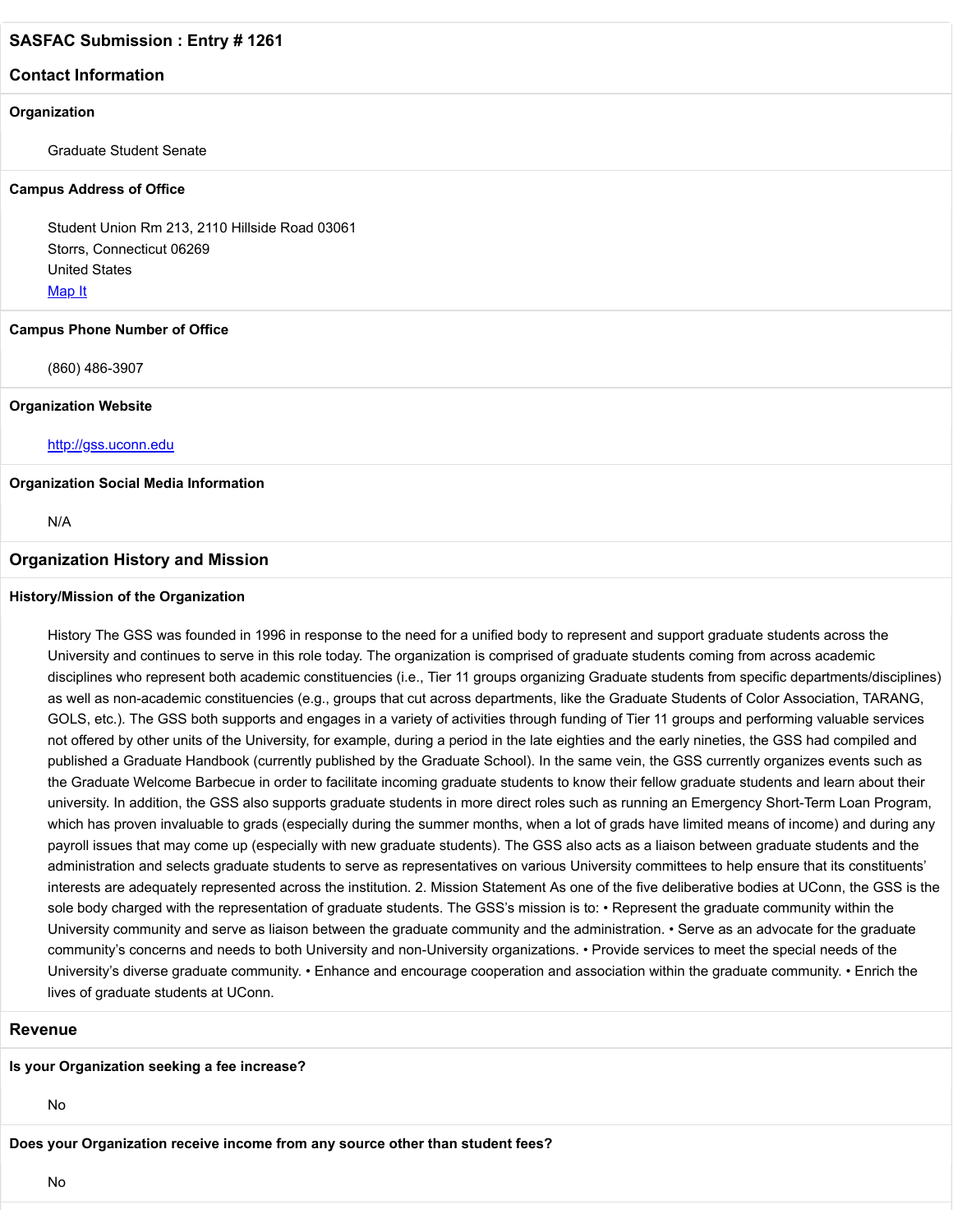### **Organization Structure and Payroll**

**Organizational Chart and Supplemental Excel Sheet**

- [GSS-Organizational-Chart-Excel-Supplemental-2021-22.pdf](https://trusteeorgsupport.uconn.edu/index.php?gf-download=2022%2F02%2FGSS-Organizational-Chart-Excel-Supplemental-2021-22.pdf&form-id=18&field-id=13&hash=2b100929cc093656995186285b46c5d42e1ab9d72273131a8c417c51bffb3a61)
- [GSS\\_Organizational-Hierarchy-Chart-2021-22.pdf](https://trusteeorgsupport.uconn.edu/index.php?gf-download=2022%2F02%2FGSS_Organizational-Hierarchy-Chart-2021-22.pdf&form-id=18&field-id=13&hash=c49080c3363fffaae4c42413ce38a29e3c4a0055c3c1ccd0ab825622a0ea4b67)

### **Does your Organization pay any elected or appointed student leaders?**

Yes

**Elected Student Officers: What is the history and rationale for paying each position?**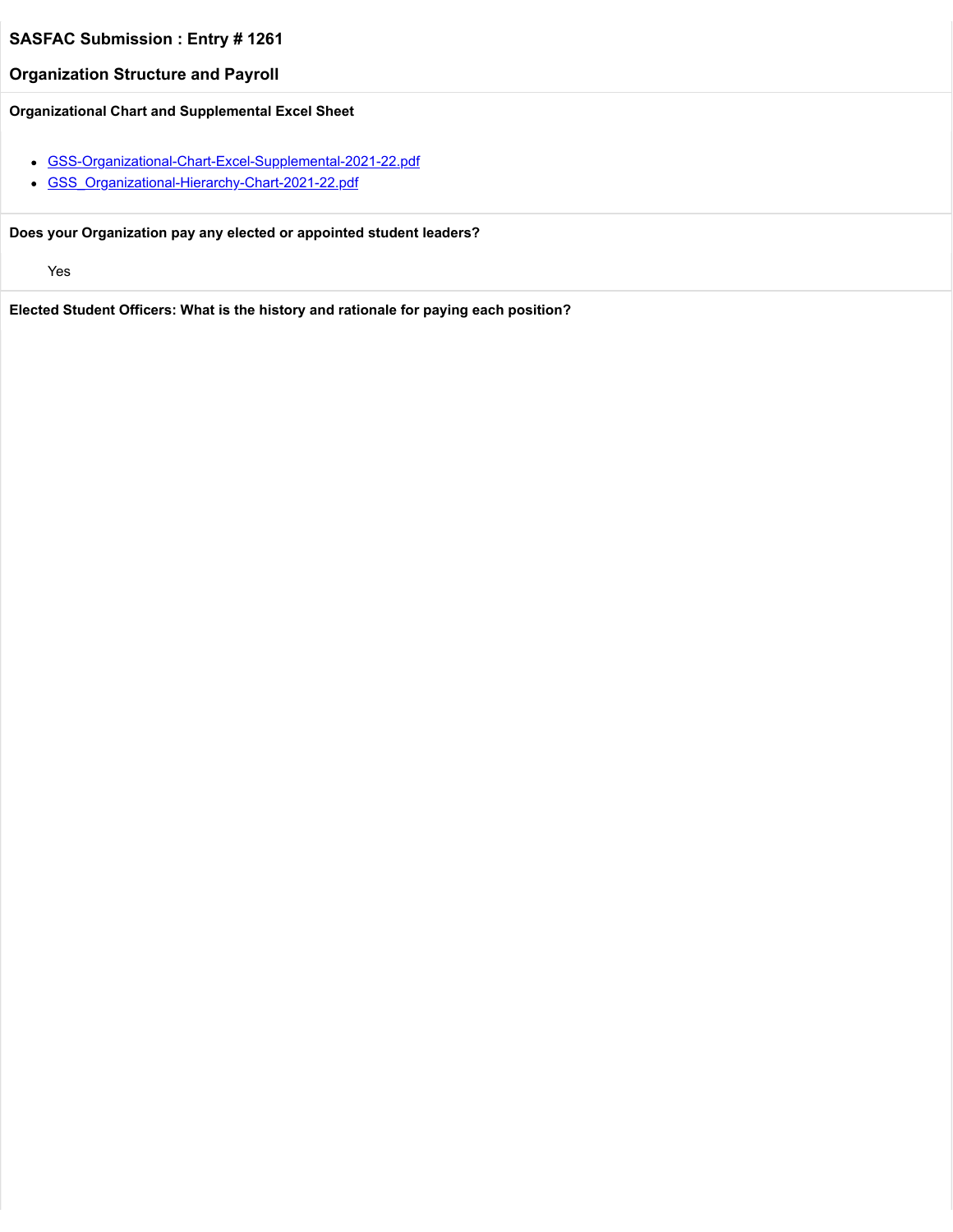All members of the GSS Executive Committee receive travel fund reimbursements. The GSS may approve funds in reimbursement of actual, documented expenses incurred by its officers, in recognition of their contributions to the GSS, to pursue professional development, research, or educational opportunities in line with the purposes of the GSS; as described hereunder and, in all cases, subject to a majority closed ballot vote of the Senate. At any time, the Senate may propose a vote to deny such travel funding to an officer who is not appropriately performing, or has not appropriately performed, his or her duties. A simple majority vote will inhibit travel fund disbursement. No such reimbursements shall occur after a student has graduated, regardless of when the travel was completed. Travel reimbursement funds may be accessed until May 1st of the year following the last year served unless the student has graduated. After earned as stipulated by Bylaw VI:6, reimbursement may be applied retrospectively to travel taken after the start of the respective officer's term. Travel funds available to officers of the execution of duties as defined in the GSS Constitution and Bylaws shall be limited to the following totals for each office, regardless of the number of individuals serving in each office.

A summary of the budget for Executive Committee travel reimbursements is noted below:

i. President Up to \$500 after 3 months served.. Up to \$1,000 after 6 months served. Up to \$1,500 after 8 months served. Up to \$2,000 after 10 months served. Up to \$2,500 after 11 months served. Up to \$3600 after 12 months served

#### ii. Vice President

Up to \$200 after 4 months served. Up to \$500 after 6 months served.. Up to \$1,000 after 11 months served.. iii. Communications Director Up to \$200 after 4 months served. Up to \$500 after 6 months served. Up to \$1,000 after 12 months served.

#### iv. Treasurer

Up to \$500 after 3 months served. Up to \$1,000 after 6 months served. Up to \$1,500 after 8 months served. Up to \$2,000 after 10 months served. Up to \$2,500 after 11 months served. Up to \$3600 after 12 months served

v. Activities Director Up to \$500after 3 months served Up to \$1,000 after 6 months served. Up to \$1,500after 11 months served.

vi. Parliamentarian Up to \$200 after 4 months served. Up to \$500 after 6 months served. Up to \$1,000 after 11 months served.

All of the aforementioned positions have received compensation in the past. Payment is made in consideration for the formidable amount of time and energy that the officers expend on behalf of the organization and its constituents. The change from stipends to travel reimbursements was made due to issues relating to F-1 visa restrictions.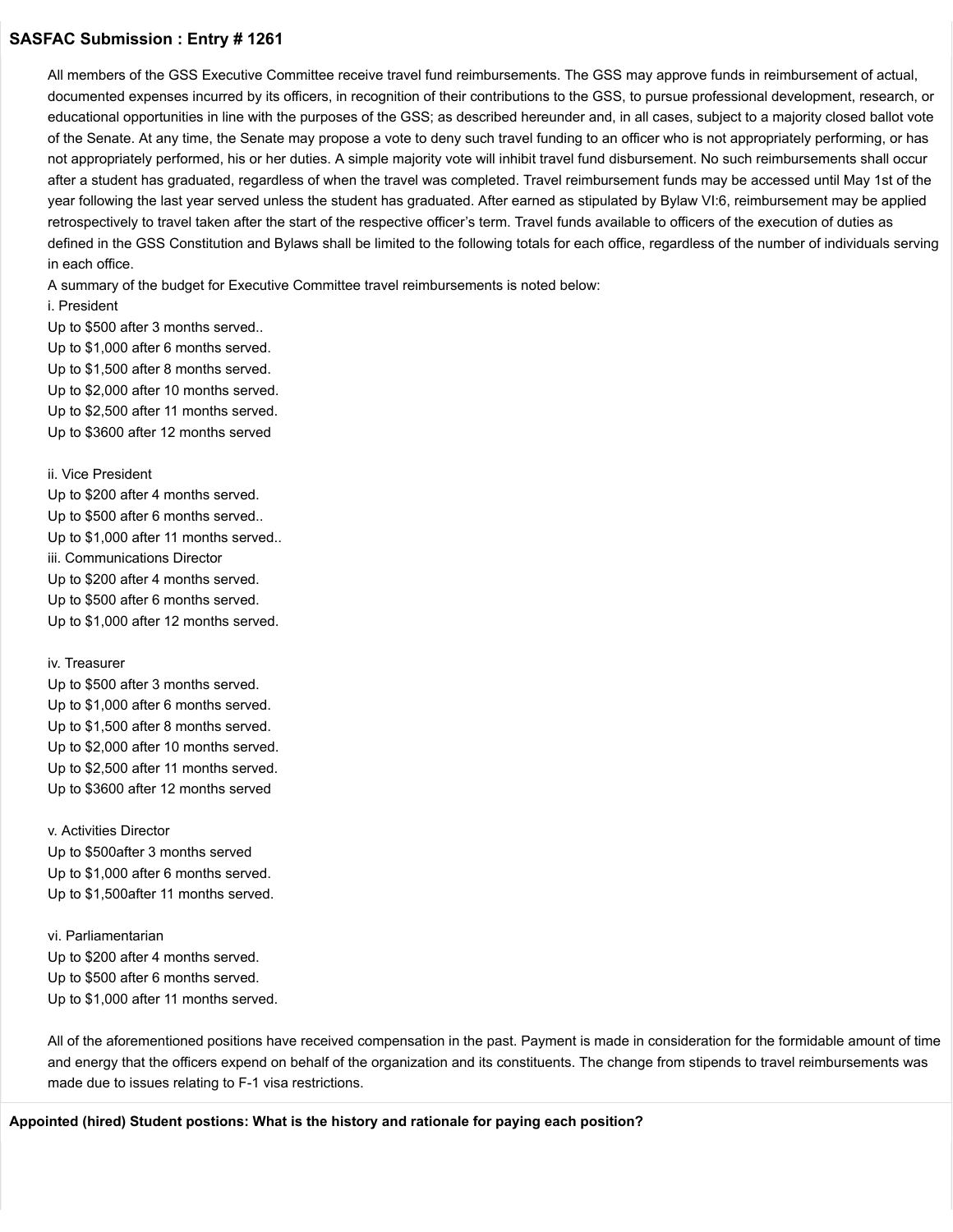GSS currently has one appointed student position, an hourly wage (10 hours per week) worker to assist with the administrative functions that the GSS office requires to provide support and services to its constituents. The 10 hours per week workload was based on the workload of this position in past years, when it was a 10 hour graduate assistantship (GA). Most recently, the administrative assistant position was held by Katya Hunt (graduate student, Public Policy).

The most recent pay rate for this position was \$15.00 per hour, which was within the pay range of a Class IV student labor position set by UConn Student Employment. Payments are made biweekly via the University's payroll system. This wage is appropriate, as the Administrative Assistant position is listed under Job Code 411/Student Administrative Specialist.

The total payment for the 2021-22 was estimated to be \$8,084.00.

\*\*Given the University's recent redefinition of a GA, GSS was not able to offer a

GA, yet opted to keep the position in the form of student labor. However, the Senate may entertain a future discussion about reinstating a Graduate Assistantship for this position. This discussion will take at one of the meetings this semester. See the theoretical projection below for general implications stemming from this line of thinking.

### **Does your Organization pay any non-student staff?**

No

### **Activity Participation**

### **Who is eligible to participate in your activities?**

All graduate students across all campuses

### **Please describe how students (number and/or percentage) utilize your services and/or participate in your activities?**

All UConn graduate students who pay the Graduate Student Activity Fee are eligible to be elected as GSS Senators or members of the GSS Executive Committee, enabling them to directly participate in GSS policy making as well as perform control and oversight of GSS finances. Senators may represent academic programs or other recognized organizations whose members cut across programs (e.g., the Graduate Students of Color Association); they may also be at-large Senators charged with representing the entire graduate student body. All registered Tier II groups consisting primarily of graduate students and/or wishing to run programming targeted at graduate students are eligible to apply for a yearly budget from the GSS, regardless of their membership in the GSS. Special Allocations are also available on a perevent basis.

All events and activities organized by or funded by the GSS must be open and accessible to all fee-paying graduate students at UConn (however, event accessibility need not be limited to graduate students).

All fee-paying graduate students are eligible to apply for short term interest free loans (up to \$1500.00) provided by GSS.

### **Please upload your Organization's Quickbooks Profit & Loss Report Standard Last Fiscal Year (FY 21)**

• **Fy21 PLsheet.pdf** 

### **Please upload your Organization's FY 22 Budget**

[Student-Activity-Fee-Budget-Projection-Form-GSS\\_021122.xlsx](https://trusteeorgsupport.uconn.edu/index.php?gf-download=2022%2F02%2FStudent-Activity-Fee-Budget-Projection-Form-GSS_021122.xlsx&form-id=18&field-id=65&hash=e34d088afb1c37cfd4e8fb647247ad0feef285e511d35d0777ccc2359ee02fbe)

**Please upload your Organization's Quickbooks Profit & Loss Report Standard Last Fiscal Quarter (FY 22 July 1-Sept 30)**

• [FY22-July1\\_Spt30.pdf](https://trusteeorgsupport.uconn.edu/index.php?gf-download=2022%2F02%2FFY22-July1_Spt30.pdf&form-id=18&field-id=64&hash=dcdd00091d09fce5bfd8e8c1250c313d2c366b2158acd5906bfcae4229aacf1e)

### **Expenditures**

**Briefly describe the programs and services you provide for your constituents that serve as the primary focus of your Organization.**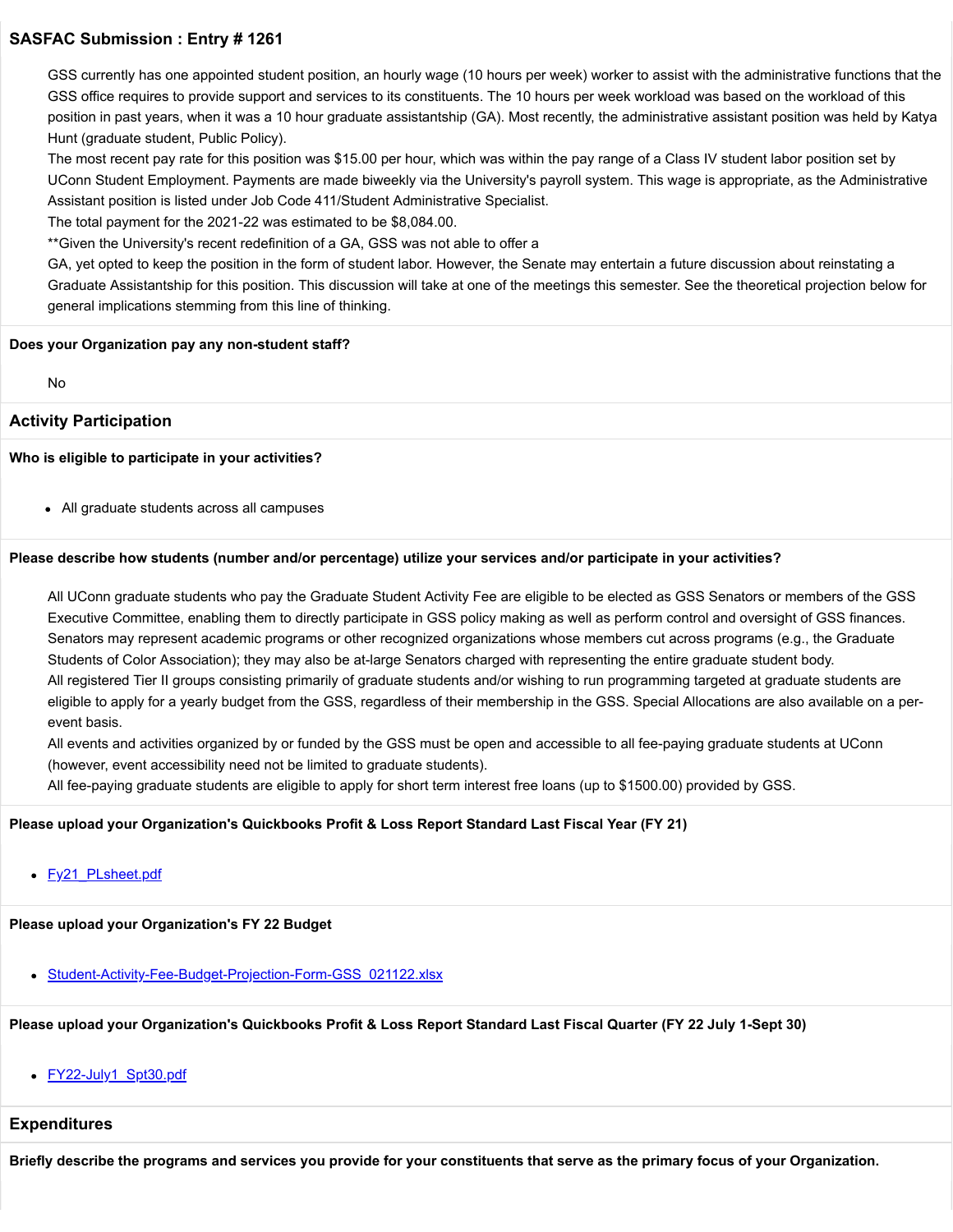a. Funding graduate Tier II organizations

The GSS provides funding to registered Tier II student organizations whose membership consists mainly of graduate students. There are two ways in which these groups are funded: (1) they can apply for a fiscal year budget (deadline: Jan 31st) which enables them to host multiple events per year and (2) groups can apply for Special Allocations which are funds allocated for a specific activity. Most groups which apply for funding are academically oriented organizations ( e.g., Physics Graduate Student Association, Medical Anthropology Forum, English Graduate Students Association), but the GSS also funds non-academically oriented graduate student organizations (in the current allocation: TARANG, for example).

When deciding on which events to fund, the events must "contribute to the intellectual, cultural, and/or professional capital of the graduate student body" and preference is be given to events that "have an appeal which extends beyond the members of one academic discipline" (GSS Financial Policies and Procedures, Section 1.2). Decisions about budgets are made by the Finance Committee, a standing Committee of the GSS whose members are elected by the Senate. Special Allocations are decided on by the Executive Committee of the GSS. b. Emergency Short-Term Loans

The GSS provides short-term, zero-interest loans of up to \$1500.00 to graduate students who find themselves in need of such support. The loan fund is occasionally replenished with new funds allocated from the GSS budget in order to assure the stability of the fund. The actual disbursement of funds and repayment of principle is handled by the Bursar's Office. We have changed the bylaws to make the disbursement and repayment procedure smoother.

c. Activities

Under the Activities Director's and Executive Committee's guidance, the GSS directly hosts a small number of events during the year. These events range from midsize gatherings (Social Nights) to large celebrations (Grad Prom, Thanksgiving lunch, Welcome Back BBQ) to information sessions (Graduate Appreciation and Information Night, and in the recent past the GSS Professional Development Symposium).

### **What are the top 3 expenditure categories for your Organization?**

- 607- Promotional Items
- 608.2- Refreshments-Events/Programs
- 613- Awards and Prizes

**As a governance Organization which funds Tier 2 RSOs, what is the approximate ratio of dollars used for your own activities vs funding? Please provide a rationale for this ratio.**

Approximately 30% of funds are used for own organizational planning, including student wages, refreshments, supplies, and contractual services. Refreshments, Promotional Items, and Awards/Prizes are the top three prizes in order of highest to lowest.

### **What are the top 3 expenditure categories for your Organization's funding of Tier 2 RSO's?**

- 608.2- Refreshments-Events/Programs
- 615.2- Contractual Services- Events/Programs
- 623- Rental

### **Please explain significant changes in the operating budget (spending plan) for this fiscal year starting 7/1/21 when compared to the previous years budget. What are the short-term goals for the organization?**

No significant changes. The GSS prioritizes spending our budget to support and enrich graduate students above all. We actively work to ensure our funds can reach the greatest number of graduate students possible. This is done by complimenting their research work with professional development events and support for symposiums and conferences to gather the best and brightest minds in the field at UCONN. As articulated earlier we would like to enhance the overall lives of graduate students across each campus through a variety of programming initiatives and endeavors. Furthermore, as many graduate students lack social options around Storrs, GSS provides the events such as the welcome back BBQ, Thanksgiving lunch, and Grad Prom to entertain graduate students at UCONN.

#### **What (if any) are the timing anomalies with regard to the reported income/expenditures?**

There are none.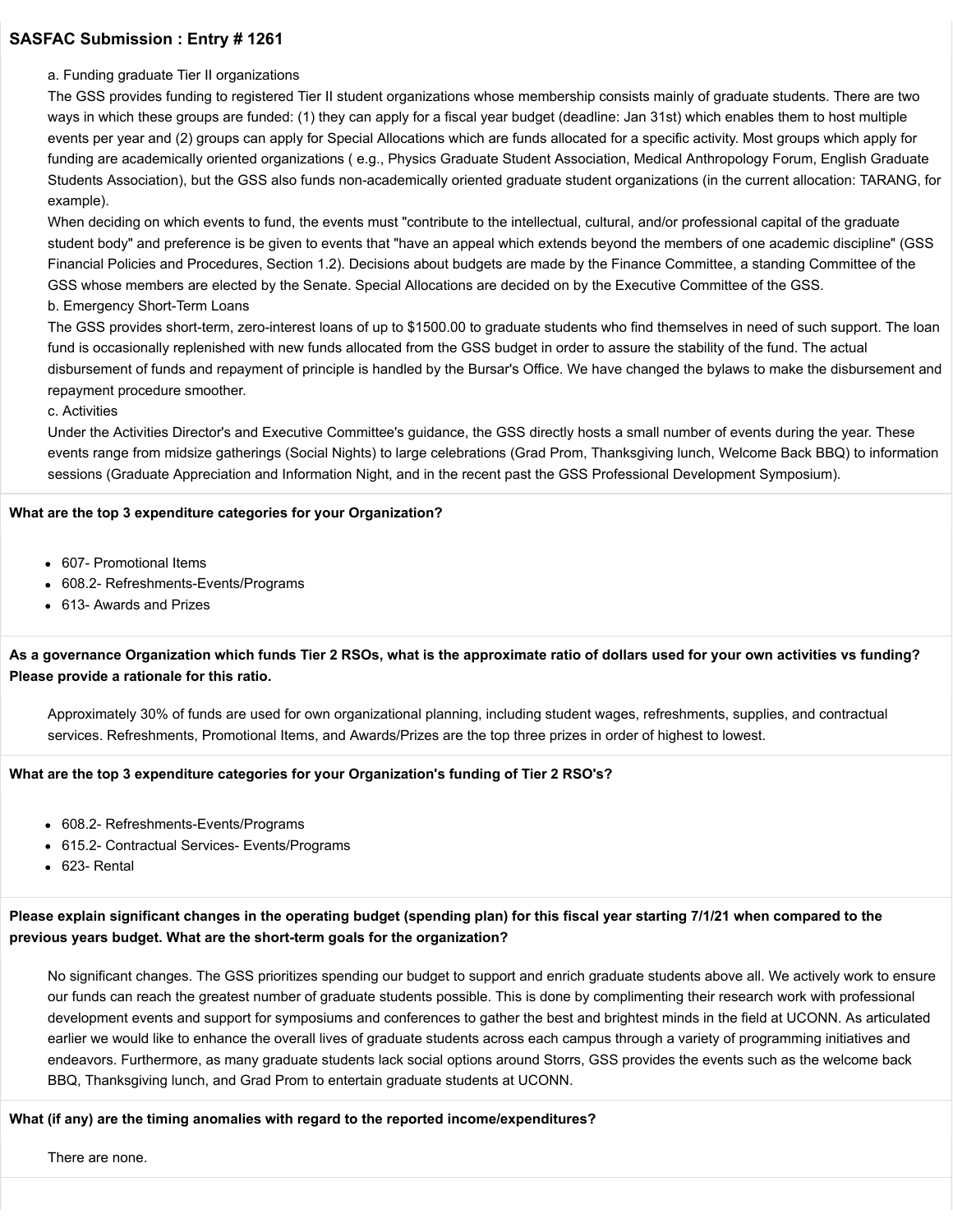### **Fund Balance**

**If your Organization should carry over funds from one year to the next, what is the ideal (minimum) level of that fund balance and what is the justification for that amount?**

The minimum amount the organization would require to be carried over to the next would be around \$63,000. This is based off this year's budget of needing around \$11,000 for general operations and around \$52,000 for the activities budget. The activities budget could be decreased giving a minimalistic outlook, but this is the most we would expect to need to keep a budget in order to still provide general services to the graduate students.

**If your organization is carrying a fund balance above the ideal/minimum level - what planned expenditures are budgeted (in which upcoming fiscal year)with the intention to bring down the fund balance to ideal levels?**

The budget for the end of this year is projected to 72,054 where the budget for the next year is projected to be 62,634. If our organization is carrying a fund balance, we expect to set the SASFAC fee to zero in order to use up the surplus accrued during this time.

#### **Projections and Future**

**Please upload your Organization's FY 23 and FY 24 Budget Projections**

[Student-Activity-Fee-Budget-Projection-Form-GSS\\_0211221.xlsx](https://trusteeorgsupport.uconn.edu/index.php?gf-download=2022%2F02%2FStudent-Activity-Fee-Budget-Projection-Form-GSS_0211221.xlsx&form-id=18&field-id=63&hash=35919a982413b13d7e237c1c994dfe7b539013355ad5a4afc53eae17dd58a968)

#### **What are your Organizational priorities that are reflected in your projected budgets for the next two fiscal years?**

The GSS prioritizes spending our budget to support and enrich graduate students above all. We actively work to ensure our funds can reach the greatest number of graduate students possible. This is done by complimenting their research work with professional development events and support for symposiums and conferences to gather the best and brightest minds in the field at UCONN. As articulated earlier we would like to enhance the overall lives of graduate students across each campus through a variety of programming initiatives and endeavors. Furthermore, as many graduate students lack social options around Storrs, GSS provides the events such as the welcome back BBQ, Thanksgiving lunch, and Grad Prom to entertain graduate students at UCONN.

#### **Is there any additional information that the Committee should be aware of when reviewing your budget documentation?**

None to my knowledge, though I am willing to fix any inaccuracies and gray areas within this packet.

#### **Date the Organization will be holding (or already held) a public budget forum:**

03/02/2022

### **Have you received TSOS comments and had an opportunity to amend or edit your submission?**

Yes

### **Date that TSOS comments were recieved**

02/15/2022

### **Date of formal Organization Budget vote**

02/22/2022

**Please upload a copy of your meeting minutes reflecting an affirmative SASFAC vote.**

• SASFACcommitteeLetter 2022.docx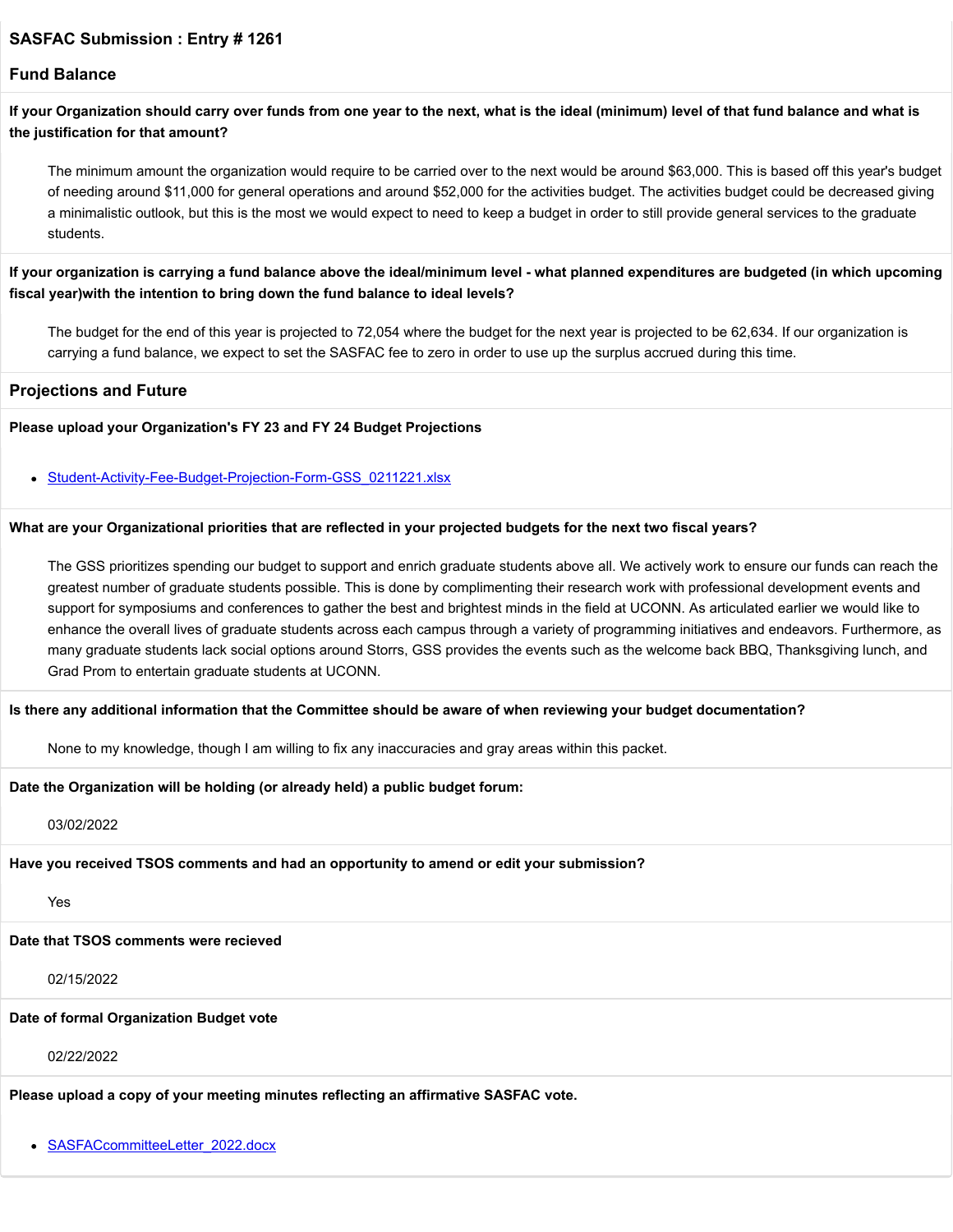### **Notes**



### **Final Submission (ID: 6192b0dd0caad)**

added 2 hours ago

WordPress successfully passed the notification email to the sending server.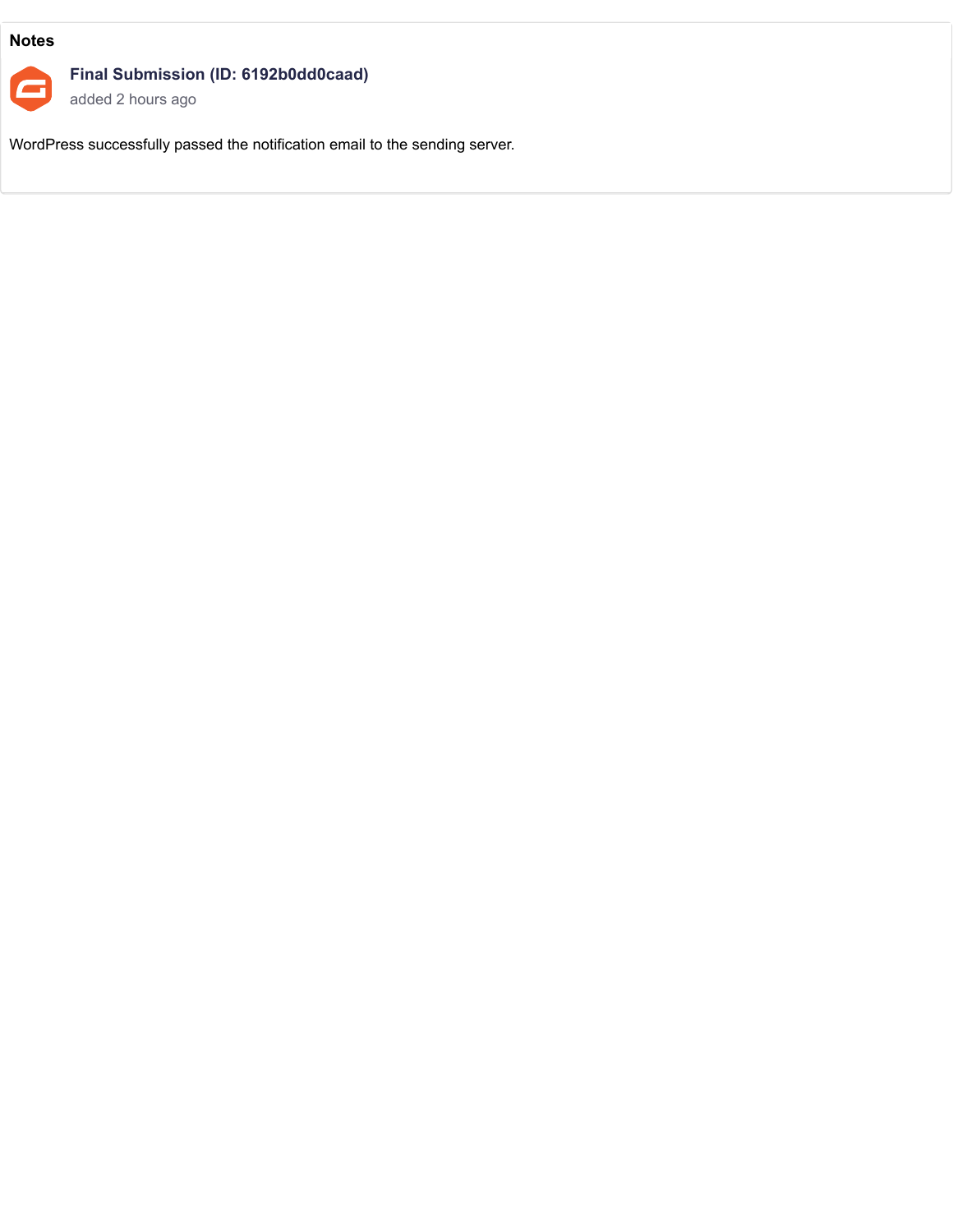| <b>Position/Title</b>          | <b>SOLID Equivalent</b> | <b>Authorized Signer?</b> | <b>Time Approver?</b> | Paid? |
|--------------------------------|-------------------------|---------------------------|-----------------------|-------|
| President                      | President               | <b>ves</b>                | Yes                   |       |
| Vice President                 | Vice President          | yes                       | Yes                   |       |
| Treasurer                      | Treasurer               | ves                       | Yes                   |       |
| <b>Activities Director</b>     |                         | Yes                       | Yes                   |       |
| <b>Communications Director</b> | Secretary               |                           |                       |       |
| Parliamentarian                |                         |                           |                       |       |
| Administrative assisant        |                         |                           |                       | Yes   |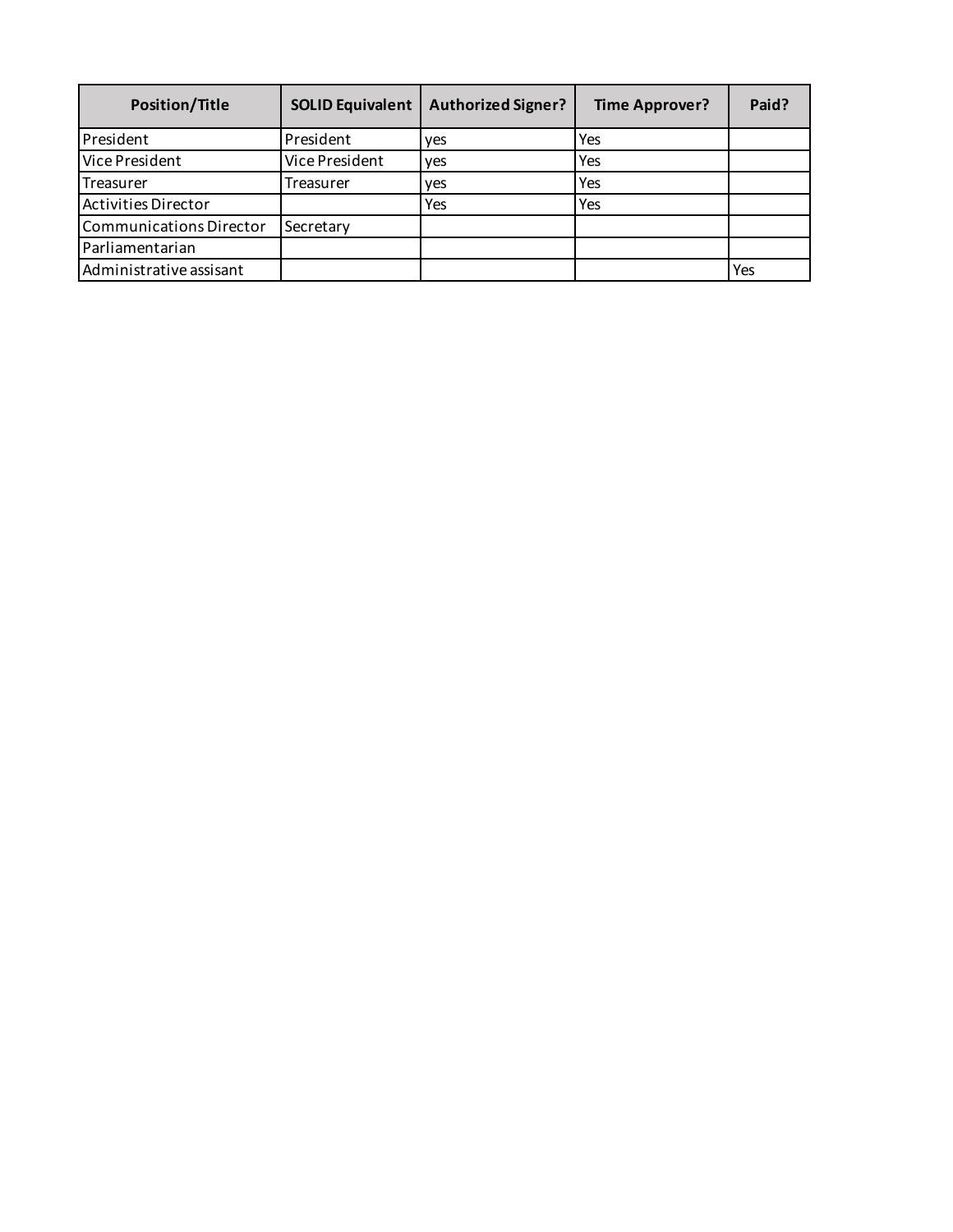| \$/hr | <b>Authorized to Work?</b> |                      |                   |                     |                        |                     |
|-------|----------------------------|----------------------|-------------------|---------------------|------------------------|---------------------|
|       | <b>Summer Break</b>        | <b>Fall Semester</b> | <b>Fall Break</b> | <b>Winter Break</b> | <b>Spring Semester</b> | <b>Spring Break</b> |
|       |                            |                      |                   |                     |                        |                     |
|       |                            |                      |                   |                     |                        |                     |
|       |                            |                      |                   |                     |                        |                     |
|       |                            |                      |                   |                     |                        |                     |
|       |                            |                      |                   |                     |                        |                     |
|       |                            |                      |                   |                     |                        |                     |
| \$15  | Yes                        | Yes                  | Yes               | Yes                 | Yes                    | Yes                 |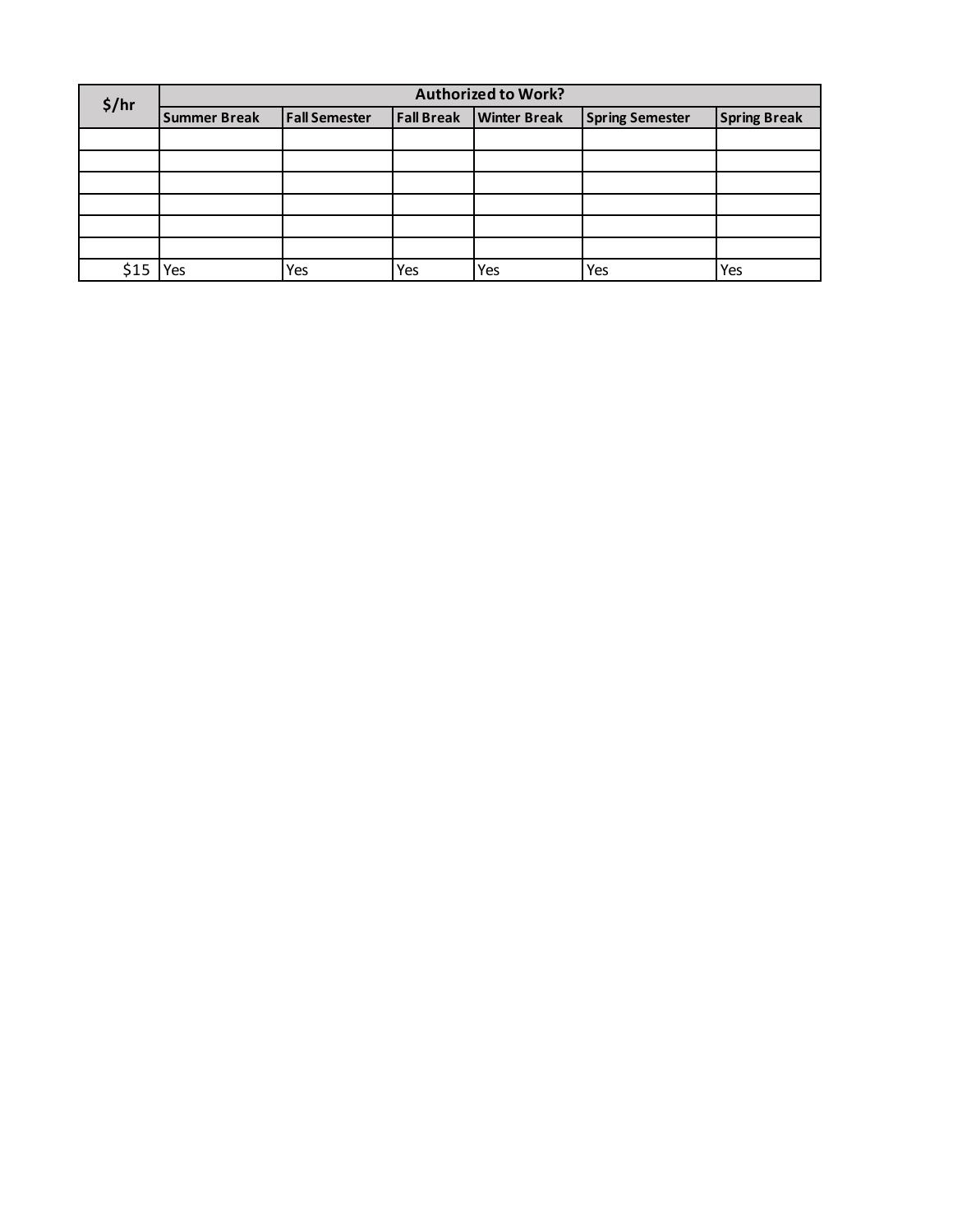# Graduate Student Senate Organization Chart

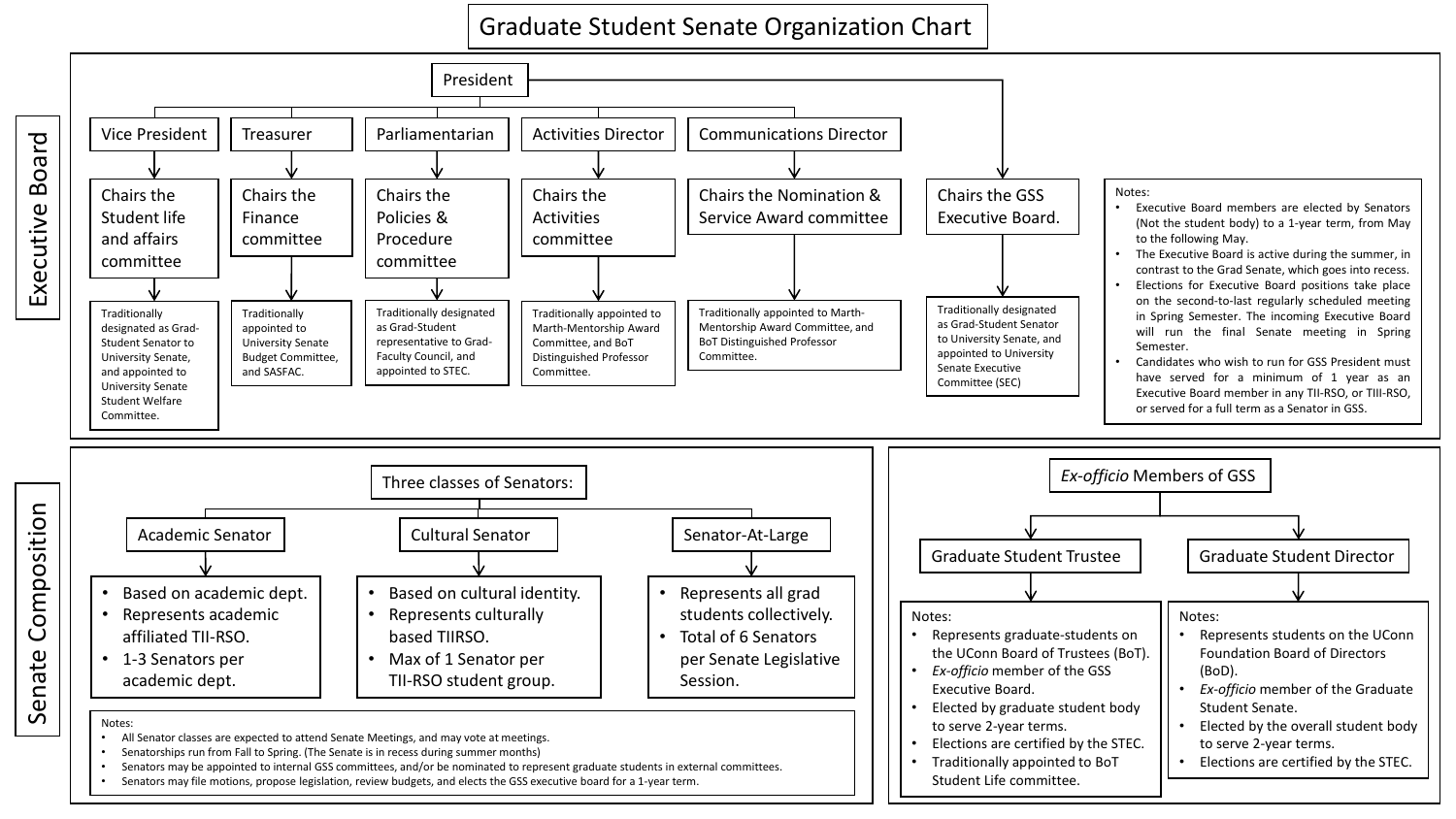## 2:38 PM Graduate Student Senate 02/14/22 Profit & Loss Accrual Basis July through September 2021

|                                  | Jul - Sep 21 |
|----------------------------------|--------------|
| <b>Income</b>                    |              |
| 547 Student Fees                 | 27,196.29    |
| <b>Total Income</b>              | 27,196.29    |
| <b>Expense</b>                   |              |
| $603$ Gifts                      | 2,873.90     |
| 608 REFRESHMENTS                 |              |
| 608.2 Events/Programs            | 5,349.50     |
| <b>Total 608 REFRESHMENTS</b>    | 5,349.50     |
| $611 \cdot$ Telephone            | 50.55        |
| 613 Awards and Prizes            | $-500.00$    |
| <b>615 CONTRACTUAL SERVICES</b>  |              |
| 615.1 Organization               | 58.50        |
| Total 615 · CONTRACTUAL SERVICES | 58.50        |
| 640 Business Taxes               | 128.55       |
| 642 · Wages - Student            | 3,337.55     |
| <b>Total Expense</b>             | 11,298.55    |
| Net Income                       | 15,897.74    |
|                                  |              |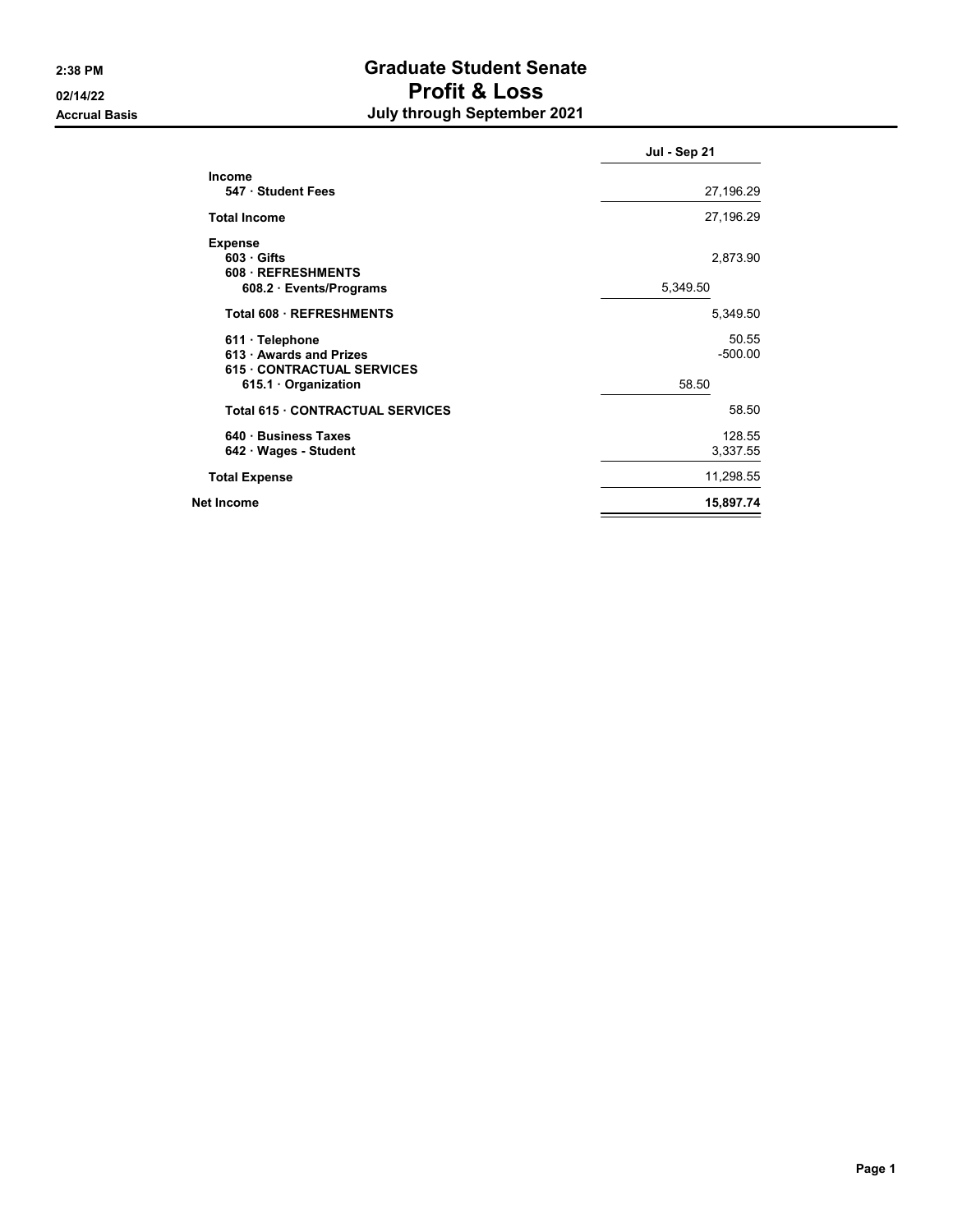## 2:34 PM Graduate Student Senate 02/14/22 Profit & Loss Accrual Basis **Accrual Basis July 2020 through June 2021**

|                                                                                                                                                                                       | Jul '20 - Jun 21                                            |
|---------------------------------------------------------------------------------------------------------------------------------------------------------------------------------------|-------------------------------------------------------------|
| Income<br>546 · Interest Revenue (Univ.)<br>547 · Student Fees                                                                                                                        | 141.03<br>102,729.80                                        |
|                                                                                                                                                                                       |                                                             |
| <b>Total Income</b>                                                                                                                                                                   | 102,870.83                                                  |
| <b>Expense</b><br>608 REFRESHMENTS<br>608.1 Org Business Meal<br>608.2 Events/Programs<br>608 · REFRESHMENTS - Other                                                                  | 1,665.00<br>3,318.00<br>550.00                              |
| <b>Total 608 REFRESHMENTS</b>                                                                                                                                                         | 5,533.00                                                    |
| 610 · SUPPLIES<br>610.2 Events/Programs                                                                                                                                               | 3,182.34                                                    |
| Total 610 · SUPPLIES                                                                                                                                                                  | 3,182.34                                                    |
| 611 · Telephone<br>612 · Advertising<br>613 Awards and Prizes<br><b>615 CONTRACTUAL SERVICES</b><br>615.1 Organization<br>615.2 · Events/Programs<br>615 CONTRACTUAL SERVICES - Other | 185.35<br>750.00<br>1,000.00<br>351.00<br>3,417.40<br>58.50 |
| <b>Total 615 CONTRACTUAL SERVICES</b>                                                                                                                                                 | 3,826.90                                                    |
| 623 Rental<br>624 Travel<br>642 · Wages - Student                                                                                                                                     | 58.50<br>218.90<br>11,572.00                                |
| <b>Total Expense</b>                                                                                                                                                                  | 26,326.99                                                   |
| Net Income                                                                                                                                                                            | 76,543.84                                                   |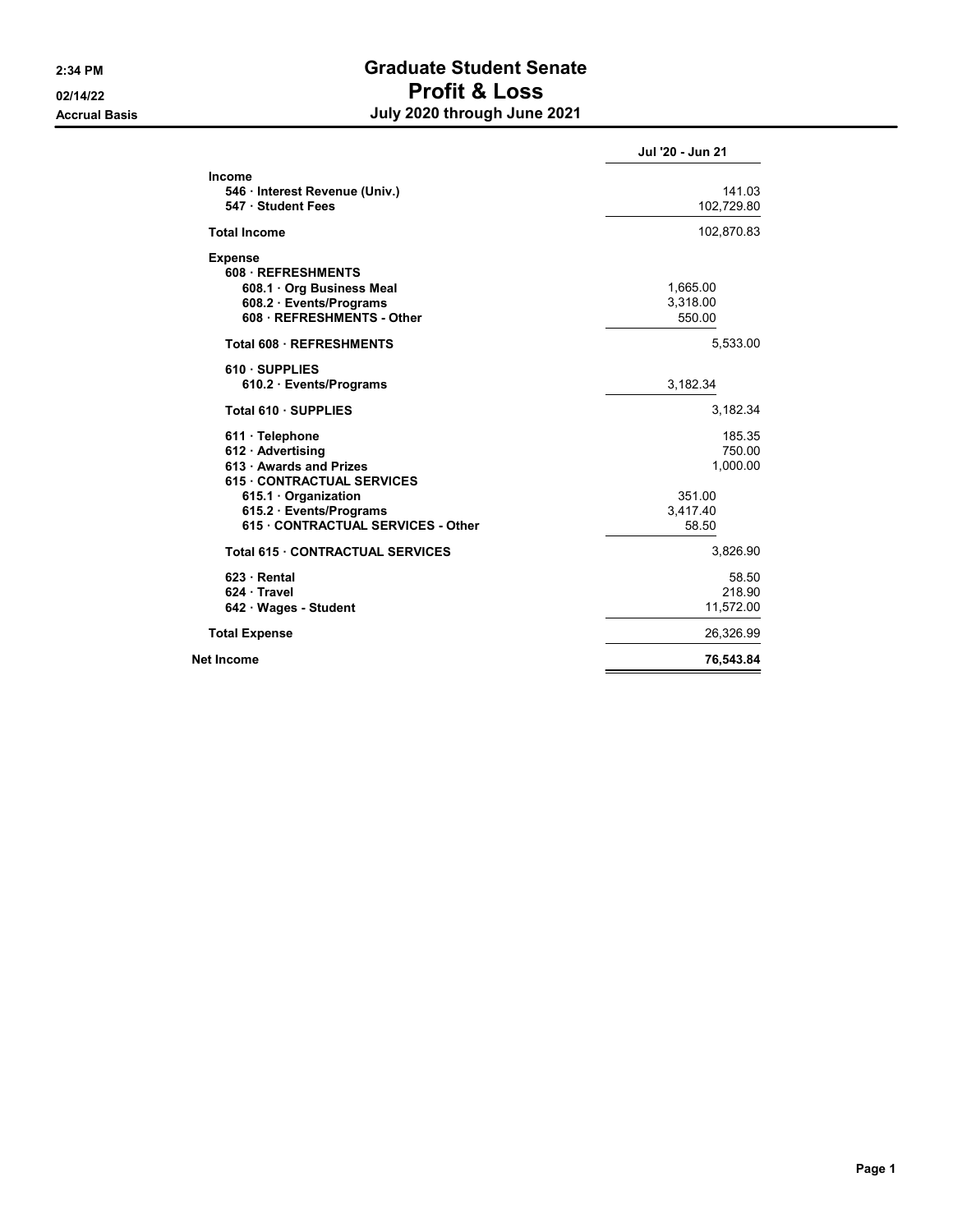|                                |              |                                                    | FY21 Actual   | FY22 Original | FY22 Updated | FY23 Original | FY23 Updated | <b>FY24 Projected</b> |
|--------------------------------|--------------|----------------------------------------------------|---------------|---------------|--------------|---------------|--------------|-----------------------|
|                                | Code         | <b>Description</b>                                 | <b>Amount</b> | <b>Amount</b> | Amount       | Amount        | Amount       | Amount                |
| $\bf R$                        | 501.1        | <b>General Donations</b>                           |               |               |              |               |              |                       |
| $\mathbf{e}$<br>$\mathbf v$    | 501.2        | <b>Foundation Donations</b>                        |               |               |              |               |              |                       |
| $\mathbf{e}$                   | 501.3        | <b>Benefit Fundraiser Donations</b><br><b>Dues</b> |               |               |              |               |              |                       |
| n                              | 502<br>512   | Advertising                                        |               |               |              |               |              |                       |
| u<br>$\mathbf{e}$              | 513          | <b>Awards and Prizes</b>                           |               |               |              |               |              |                       |
| ${\bf s}$                      | 514          | <b>Vendor Commissions</b>                          |               |               |              |               |              |                       |
|                                | 515          | <b>Contractual Services</b>                        |               |               |              |               |              |                       |
|                                | 516          | Co-Sponsorship                                     |               |               |              |               |              |                       |
|                                | 520.1        | <b>Admissions Sales</b>                            |               |               |              |               |              |                       |
|                                | 520.2        | <b>Food Sales</b>                                  |               |               |              |               |              |                       |
|                                | 520.3        | <b>Merchandise Sales</b>                           |               |               |              |               |              |                       |
|                                | 520.4        | <b>Participation Sales</b>                         |               |               |              |               |              |                       |
|                                | 520.5        | <b>Services Sales</b>                              |               |               |              |               |              |                       |
|                                | 522          | <b>Registration/Entry Fees</b><br>Rental           |               |               |              |               |              |                       |
|                                | 523<br>524   | Travel                                             |               |               |              |               |              |                       |
|                                | 530          | <b>Penalties and Fines</b>                         |               |               |              |               |              |                       |
|                                | 531          | <b>Miscellaneous Revenue</b>                       |               |               |              |               |              |                       |
|                                | 533          | <b>Change Fund Returns</b>                         |               |               |              |               |              |                       |
|                                | 540          | <b>Business Taxes</b>                              |               |               |              |               |              |                       |
|                                | 546          | Interest                                           | 1,000         | 500           | 500          | 500           | 500          | 500                   |
|                                | 547          | <b>Student Fees</b>                                | 105,000       | 105,000       | 105,000      | 105,000       | 105,000      |                       |
|                                |              | <b>Total Revenues</b>                              | 106,000       | 105,500       | 105,500      | 105,500       | 105,500      | 500                   |
| E                              | 601          | <b>Donations</b>                                   |               |               |              |               |              |                       |
| $\boldsymbol{\mathrm{x}}$<br>p | 602          | <b>Dues</b>                                        | 500           | 500           | 500          | 500           | 500          | 500                   |
| $\mathbf{e}$                   | 603          | <b>Gifts</b>                                       |               |               |              |               |              |                       |
| $\bf n$                        | 604<br>605   | Photocopying                                       | 120           | 120           | 120          | 120           | 120          | 120                   |
| d<br>i.                        | 606          | Postage<br>Printing                                |               |               |              |               |              |                       |
| t                              | 607          | <b>Promotional Items</b>                           | 2,000         | 2,000         | 2,000        | 2,000         | 2,000        | 2,000                 |
| u                              | 608.1        | <b>Refreshments - Organization</b>                 | 5,000         | 5,000         | 5,000        | 5,000         |              |                       |
| r                              | 608.2        | <b>Refreshments - Events/Programs</b>              | 62,000        | 60,000        | 60,000       | 65,000        | 65,000       | 99,852                |
| $\mathbf{e}$<br>s              | 609          | <b>Subscriptions</b>                               | 150           | 150           | 150          | 150           |              |                       |
|                                | 610.1        | <b>Supplies - Organization</b>                     | 500           | 500           | 500          | 500           |              |                       |
|                                | 610.2        | <b>Supplies - Events/Programs</b>                  | 5,000         | 4,000         | 4,000        | 4,000         | 4,000        | 11,855                |
|                                | 611          | Telephone                                          | 250           | 250           | 250          | 250           | 250          | 250                   |
|                                | 612          | Advertising                                        |               |               |              |               |              |                       |
|                                | 613          | <b>Awards and Prizes</b>                           | 2,050         | 2,050         | 2,050        | 2,050         | 2,050        | 1,750                 |
|                                | 615.1        | <b>Contractual Services - Organization</b>         | 10,000        | 8,000         | 8,000        | 8,000         | 8,000        | 13,855                |
|                                | 615.2        | <b>Contractual Services - Events/Programs</b>      |               |               |              |               |              |                       |
|                                | 616<br>617.1 | <b>Co-Sponsorships</b><br><b>Cost of Food Sold</b> |               |               |              |               |              |                       |
|                                | 617.2        | <b>Cost of Merchandise Sold</b>                    |               |               |              |               |              |                       |
|                                | 617.3        | <b>Cost of Participation</b>                       |               |               |              |               |              |                       |
|                                | 617.4        | <b>Cost of Services Sold</b>                       |               |               |              |               |              |                       |
|                                | 622.1        | <b>Registration Fees</b>                           |               |               |              |               |              |                       |
|                                | 622.2        | <b>Entry Fees</b>                                  |               |               |              |               |              |                       |
|                                | 623          | Rental                                             | 6,500         | 6,500         | 6,500        | 6,500         | 6,500        | 11,925                |
|                                | 624          | Travel                                             |               | 18,000        | 18,000       | 18,000        | 18,000       | 4,300                 |
|                                | 625          | <b>Equipment/Durable Goods</b>                     | 500           | 500           | 500          | 500           | 500          | 500                   |
|                                | 626          | <b>Equipment - Capital</b>                         |               |               |              |               |              |                       |
|                                | 627          | Insurance                                          |               |               |              |               |              |                       |
|                                | 628          | <b>Repairs and Maintenance</b>                     |               |               |              |               |              |                       |
|                                | 629<br>630   | <b>Utilities</b><br><b>Penalties and Fines</b>     |               |               |              |               |              |                       |
|                                | 631          | <b>Miscellaneous Expenses</b>                      |               |               |              |               |              |                       |
|                                | 633          | <b>Change Funds</b>                                |               |               |              |               |              |                       |
|                                | 640          | <b>Business Taxes</b>                              |               |               |              |               |              |                       |
|                                | 642          | <b>Wages - Student</b>                             | 17,400        | 8,000         | 8,000        | 8,000         | 8,000        | 8,000                 |
|                                | 643          | <b>Wages - Non-Student</b>                         |               |               |              |               |              |                       |
|                                | 645          | <b>Wage Taxes - Non-Student</b>                    |               |               |              |               |              |                       |
|                                |              | <b>Total Expenditures</b>                          | 111,970       | 115,570       | 115,570      | 120,570       | 114,920      | 154,907               |
|                                |              | Revenues-Expenditures = Change in Fund Balance     | (5,970)       | (10,070)      | (10,070)     | (15,070)      | (9, 420)     | (154, 407)            |
|                                |              | <b>Fund Balance at Start of Year</b>               | 88,094        | 31,941        | 82,124       | 21,871        | 72,054       | 62,634                |
|                                |              | <b>Fund Balance at End of Year</b>                 | 82,124        | 21,871        | 72,054       | 6,801         | 62,634       | (91, 773)             |

#### **University of Connecticut Student Activity and Service Fee Advisory Committee Contact Person: Activity Fee Budget Update & Projection Form - Fiscal Year 2021-2024 Phone:**